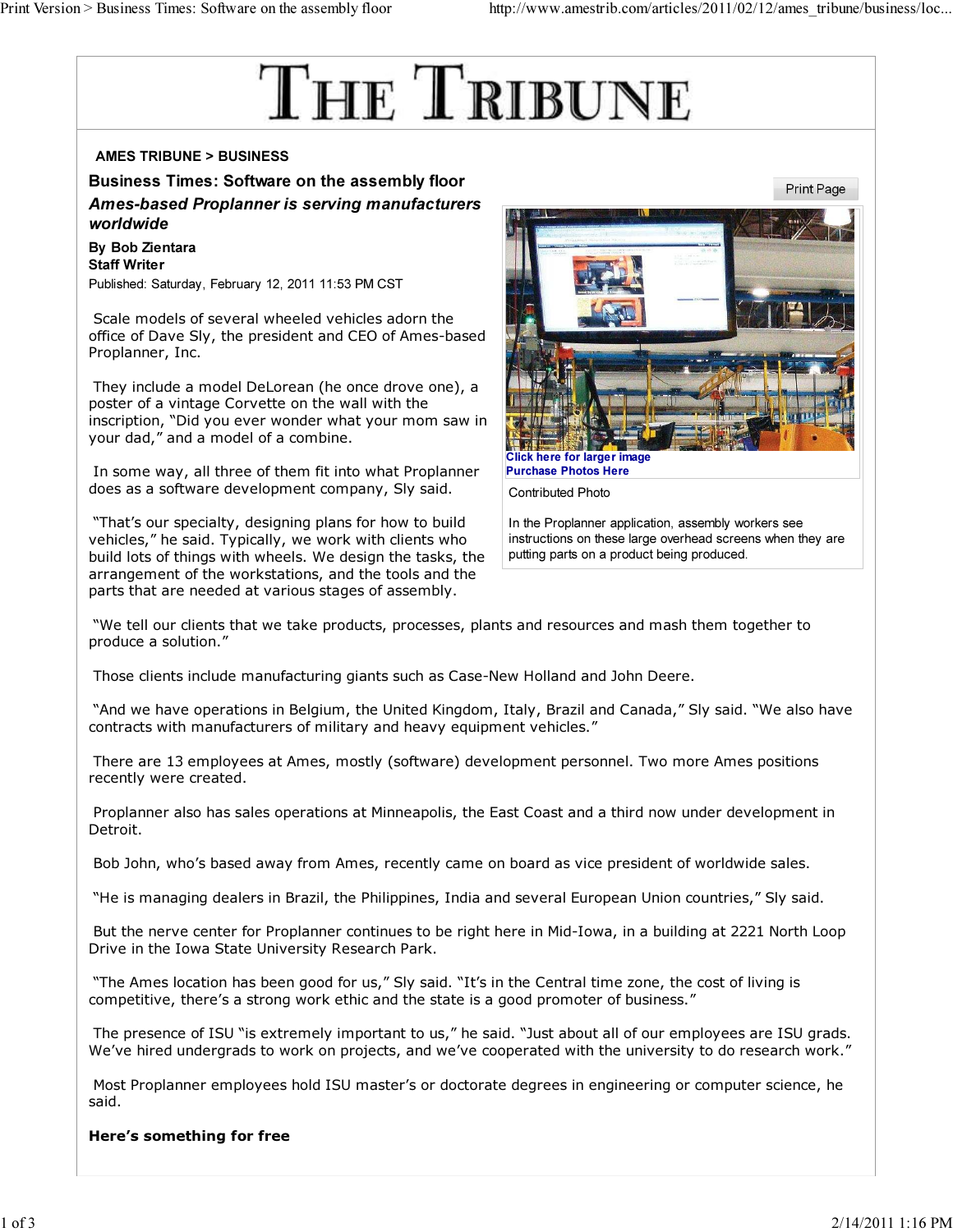In a two-desk carrel on the Proplanner office floor, software developers Neal Kaloupek and Rob Timms are involved in what Sly said are the first steps in Proplanner's next evolution.

 "We are developing Internet-based solutions, looking to make free stuff available for potential clients to launch at their businesses," Sly said.

 Proplanner would make money when those same clients come back "to buy additional features from us as they add on" to their manufacturing processes, he said.

 Kaloupek, of Ames, came on board in August 2010 while Timms, senior developer, celebrated his fourth anniversary with the company in January.

 "I've always loved programming, but I was doing a lot of commuting to (jobs in) Marshalltown and Cedar Falls," Kaloupek said. "I was happy to get something here in Ames. When the opportunity came up, I jumped at it."

Timms said he started at Proplanner part-time while still attending ISU.

 "It wasn't so much the kind of software work they were doing that attracted me," he said. "It was more the idea of working for a small company and the chance to be exposed to a lot of variety. You're in touch with the product from start to finish, and even to interact with the clients."

 Timms said he and Kaloupek are putting the finishing touches on the give-away product that will be launched soon.

 "The idea is to make something that manufacturers can use right away," he said. "Then, we tell them, if you like what you see so far, there's a much bigger suite of products for you to buy from us, with a lot more functionality."

## Turning clients into dealers

Sly said consulting engineers are being targeted by his company.

 "We originally thought of them as customers, but now they are becoming dealers," he said. "That's mainly because they're so persuasive with their own clients.

 "That's been a fundamental shift for us. Instead of selling our product to the engineering consultants, we're collaborating with them to help them get more jobs."

 The engineers used to look at a client's factory, make necessary changes in assembly procedures and layouts, document the changes and leave the client with a three-ring binder.

 "But how does the customer adapt?" Sly said. "It's almost as if the project is out of date as soon as the three-ring binder is delivered."

 But with the process now web-enabled, clients pay a monthly subscription fee to get all the necessary updates and changes, he said.

 "It transforms the contents of the three-ring binder into a living document that the factory, the engineers, and we can change and improve," Sly said.

 "Let's say Case is changing the engine cowling or the cabin design. Each change affects the assembly, and we build those changes into our process."

# Evolution from EAI

 Sly founded an ancestor of the company, Cimtech, in 1987 at what became known as Building 1 at the Research Park. He joined Engineering Animation Institute when it acquired the company in 1997. He bought interest in Proplanner when it was spun off by Siemens after the European giant purchased EAI early in this decade.

The company has gone through "two or three years of 50 percent to 100 percent growth," he said.

Bob Zientara can be reached at (515) 663-6961, or rzientara@amestrib.com.